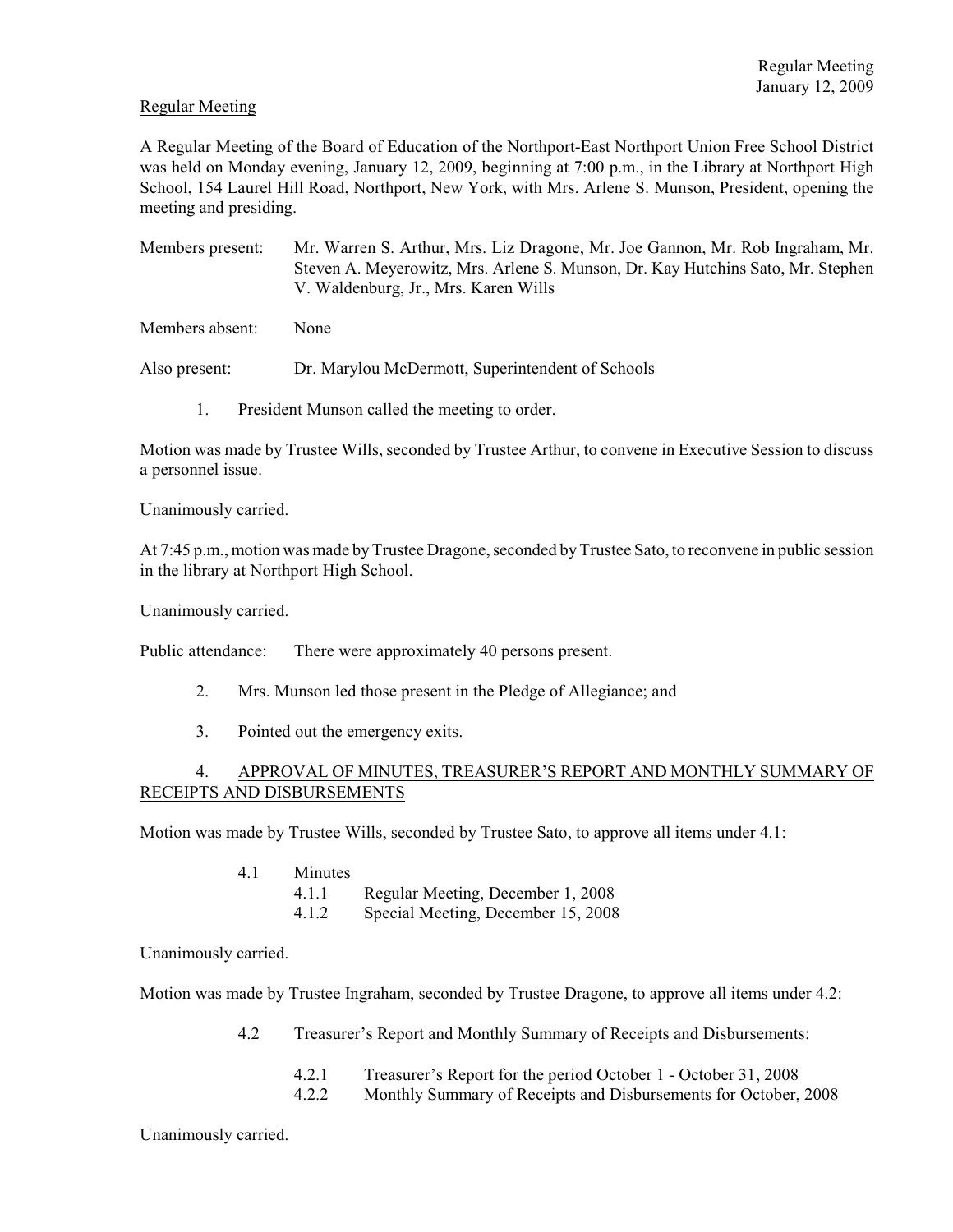4.2.3 For Information: Claim's Auditors Report for Warrants and Schedule of Claims for periods ending October 3, October 15, October 17 and October 31, 2008.

# 5. SPECIAL REPORTS/ANNOUNCEMENTS FROM THE SUPERINTENDENT

5.1 Accomplishments of Staff and Students

5.1.1 Mr. Drew Cronin, Director of Physical Education and Athletics, introduced the Physical Education Department Student of the Month, Erik Schmitt. Mr. Cronin stated that Erik is an impressive young man who has demonstrated consistent dedication and enthusiasm in every physical education unit he has participated in. Erik was selected as Northport's National Football Foundation Scholar Athlete award recipient and was a two way starter at offensive guard and defensive end. Erik is also a leader on the track team where Coach Strom relies on him to be one of his top sprinters. Mr. Cronin noted that Erik's commitment has carried forward into the classroom where Erik is a member of the National Honor Society and currently maintains a 101.5 weighted average. Erik is a member of Schools for Schools, helping to raise money in hopes of building schools in Uganda. Mr. Cronin stated that Erik has applied to a number of high level college institutions and he would like to attend the University of Virginia to study architecture.

The President of the Board and the Superintendent congratulated Erik on his accomplishments and presented him with a commendation from the Board.

- 5.2 Review of Instructional Initiatives
	- 5.2.1 Physical Education and Athletics

Mr. Drew Cronin, Director of Physical Education and Athletics, presented his report to the Board. Mr. Cronin stated that the physical education department continues to provide wellness based education with the goal of creating an appreciation for a healthy, active lifestyle. The department, in collaboration with the physical education staff, provides consistent assessments for grades 6-12 and continues to monitor and evaluate the grading policy. Mr. Cronin noted that the department is working to find solutions with regard to attaining compliance with NYS physical education regulations. Mr. Cronin stated that at the elementary level there is a continued emphasis on literacy. Technology is being integrated into the curriculum through the use of Polar heart rate monitors and computer generated physical fitness assessment programs. Mr. Cronin also stated that an application for a grant with Heart Links to provide approximately 20 pedometers for all schools will be submitted.

The athletic department continues to monitor and evaluate over 100 interscholastic teams from grades 7-12, coordinating budgets, transportation, scheduling, selection classification, and supervision of over 75 coaches. Mr. Cronin stated that the athletic department continues to emphasize the importance of sportsmanship, citizenship and The Pillars of Character. The department will implement the Life of an Athlete program into the pre-season meetings and will communicate to each student athlete the importance of being a role model to both peers and younger athletes who look up to them.

There was a brief question and answer period and the President of the Board thanked Mr. Cronin for his informative report.

5.2.2 Social Studies

Mr. Andrew Manzo, Chairperson of Social Studies K-12, presented his report on the Social Studies Initiatives. Mr. Manzo stated that the historic times we are living in place an emphasis on why it is important to learn about history. Mr. Manzo discussed the IB election issues forum and the district-wide mock election. Mr. Manzo stated that the department continues to promote character education and the LEAD presentations have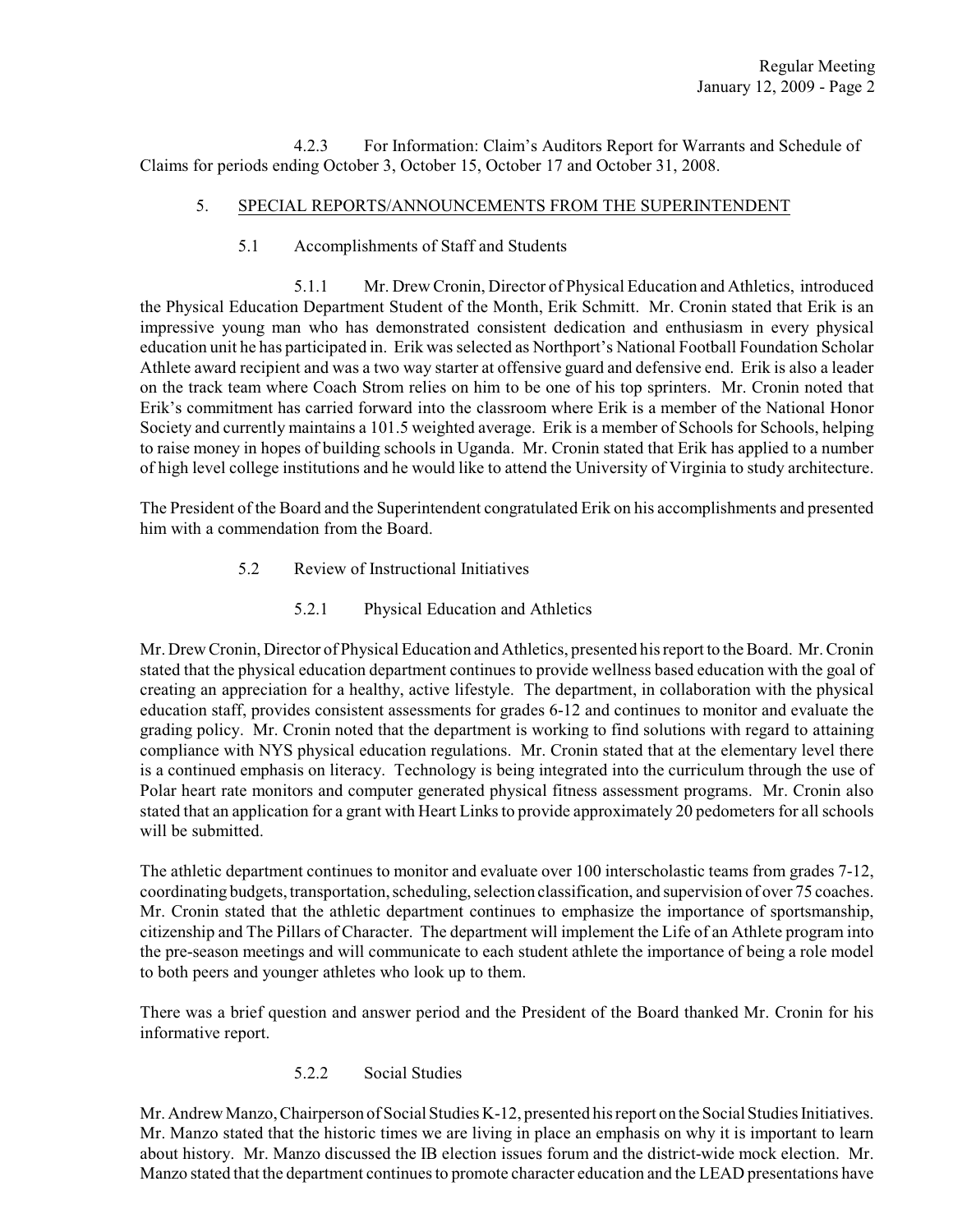played a significant role in the Drug & Alcohol Task Force. At the first grade level the department is introducing a pilot program aligned with the NYS  $1<sup>st</sup>$  grade curriculum which is skills-based, hands-on and involves literacy and numeracy. The Study Island online program reviews major concepts in  $7<sup>th</sup>$  and  $8<sup>th</sup>$  grade and prepares students for state assessments. Mr. Manzo reviewed the  $5<sup>th</sup>$  and  $8<sup>th</sup>$  grade assessments and noted the improvement in the number of students scoring a 3 or higher. Mr. Manzo reviewed the results of the Global History Regents, U.S. History Regents, IB-History of the Americas, and Advanced Placement tests.

After a brief discussion the President of the Board thanked Mr. Manzo for his very thorough report.

The Superintendent announced that A Midwinter Night's Dream, under the direction of Mr. Don Strasser, raised over \$1 million for research for a cure of ALS over the past five years and that the 2009 event raised \$345,000.

- 5.3 Budget Discussion 2009-2010
	- 5.3.1 Superintendent's Financial Projections

Dr. Marylou McDermott, Superintendent, presented the financial projections which provide the information necessary to initiate the 2009-2010 budget development process and reviewed the upcoming meetings for budget discussions. Dr. McDermott stated that her report outlines only projections and is not a proposed budget.

Dr. McDermott discussed the key factors impacting the projections: Educational program, enrollment(estimated to decrease by 64 students), staffing, facilities, personnel - benefits, textbooks and supplies, contractual -salaries, purchased equipment, BOCES technology lease/purchase agreement, contract services, utilities, contract transportation, insurance, tuition, BOCES services, long-term debt service, and short-term debt service. Dr. McDermott noted that the 2009-2010 budget includes a Capital Fund of \$500,000, transfer to Special Aid Fund, and transfer to School Lunch.

Dr. McDermott discussed the projected revenues and noted that the Governor has proposed a reduction of approximately \$900,000 in State Aid for the District. Dr. McDermott presented a range of possible percentage increases to maintain the current program: 2009-2010 projected budget of \$148,655,300, an increase of \$5,378,567 or 3.75%, tax rate change of 4.33% -5.05%; 2009-2010 projected budget of \$149,724,100, an increase of \$6,447,367 or 4.50%, tax rate change of 5.18% - 5.90%.

The Board members discussed the financial projections and the difference between the two ranges the Superintendent provided. The Superintendent stated that the \$148,655,300 represented a loss of five teachers and the \$149,724,100 included the five teachers. Dr. McDermott noted that the tax rate change is contingent upon State Aid, Fund Balance and other miscellaneous revenue.

Motion was made by Trustee Meyerowitz, seconded by Trustee Dragone, to receive the Superintendent's Financial Projections for 2009-2010.

Unanimously carried.

5.4 The President of the Board announced the upcoming Board of Education meetings: On January 26, 2009 the Board will provide budget direction to the Superintendent for 2009-2010. The following meetings will be on February  $9<sup>th</sup>$  and February 23<sup>rd</sup>, 2009.

## 6. COMMUNICATIONS

There were no letters of communication.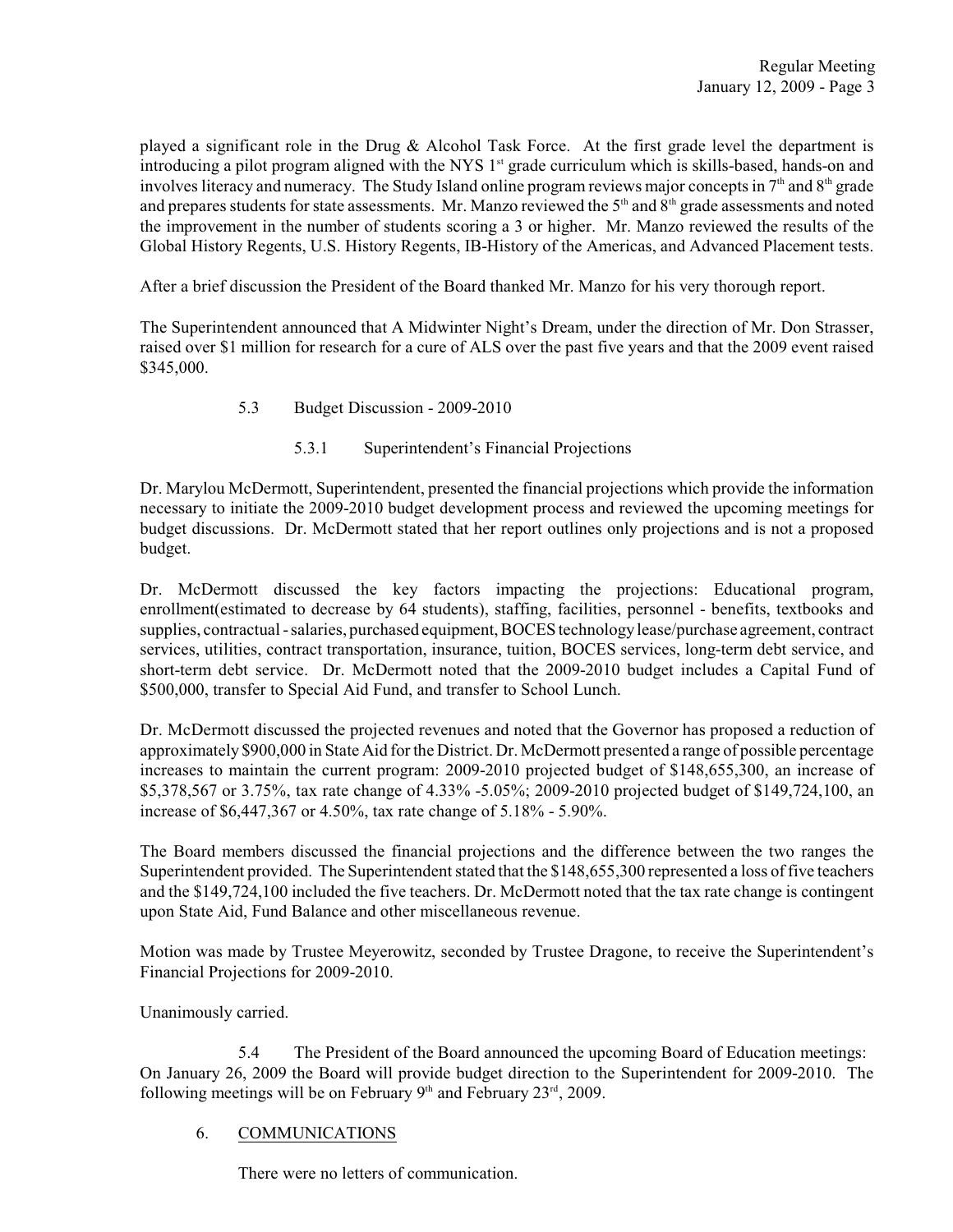## 7. PUBLIC PARTICIPATION

| Name                     | Comment                                                                                                                                                 |  |  |  |
|--------------------------|---------------------------------------------------------------------------------------------------------------------------------------------------------|--|--|--|
| Jean Baron               | Stated that the information regarding the principal account clerk is public                                                                             |  |  |  |
| United Taxpayers of      | information and disclosure would not interfere with any criminal                                                                                        |  |  |  |
| Northport-East Northport | investigation, and asked why she was not bonded. Ms. Baron stated that she<br>spoke to the NYS Comptroller's office and they stated that the money paid |  |  |  |
|                          | to the former superintendent was not authorized.                                                                                                        |  |  |  |

The President of the Board responded that they were advised by the District's attorneys not to discuss the matter involving the principal account clerk. Mrs. Munson also stated that personal issues cannot be discussed in public and if you need to discuss a personal situation to make an appointment with the Superintendent.

In response to a question, Mrs. Munson stated that the Board openly discussed the State Audit and the District is working to tighten controls.

Rob Ingraham Stated that a recent article in Newsday regarding a wish list from Long Board Member Island officials did not include anything for Long Island public schools. Mr. Ingraham stated that upgrading computer technology, the installation of solar panels on school roofs, and renovations to buildings to improve energy conservation would bring jobs to Long Island workers and enable students to compete in the  $21^{st}$  century. Mr. Ingraham urged the community to appeal to Long Island officials to put public schools in a priority spot on their list.

### 8. SUPERINTENDENT'S REPORT, GENERAL - FOR BOARD ACTION

Motion was made by Trustee Meyerowitz, seconded by Trustee Sato, to approve items 8.1.1 through 8.1.4, including Supplemental 8.1.1, Schedule A (#49-119):

8.1 Personnel Schedules, each dated January 12, 2009, and each attached and made part of the official minutes:

|                              | 8.1.1 Schedule A - Certified Staff (including supplemental A #49-119) |
|------------------------------|-----------------------------------------------------------------------|
|                              | 8.1.2 Schedule B - Non-Instructional Staff                            |
| 8.1.3 Schedule D - Extra Pav |                                                                       |
|                              | 8.1.4 Schedule J - Committee on Special Education                     |

Unanimously carried.

The Superintendent announced the following retirements: Mr. Peter Falotico, Director of Art, Media and Computer Science, after twenty-seven years of service; Ms. Janis L. Fidotta, Teacher of Elementary, after thirty-five years of service; Mr. Thomas Heinegg, Principal, after nine years of service, and Ms. Margaret Wolf, Teacher of Art, after forty years of service; Ms. Denise Renda, Registered Nurse, after thirteen years of service; and Ms. Carol Anderson-Hoffman, Assistant Superintendent for Instruction and Administration, after twenty-one years of service.

The Board thanked the retirees for their many years of dedicated service to the District.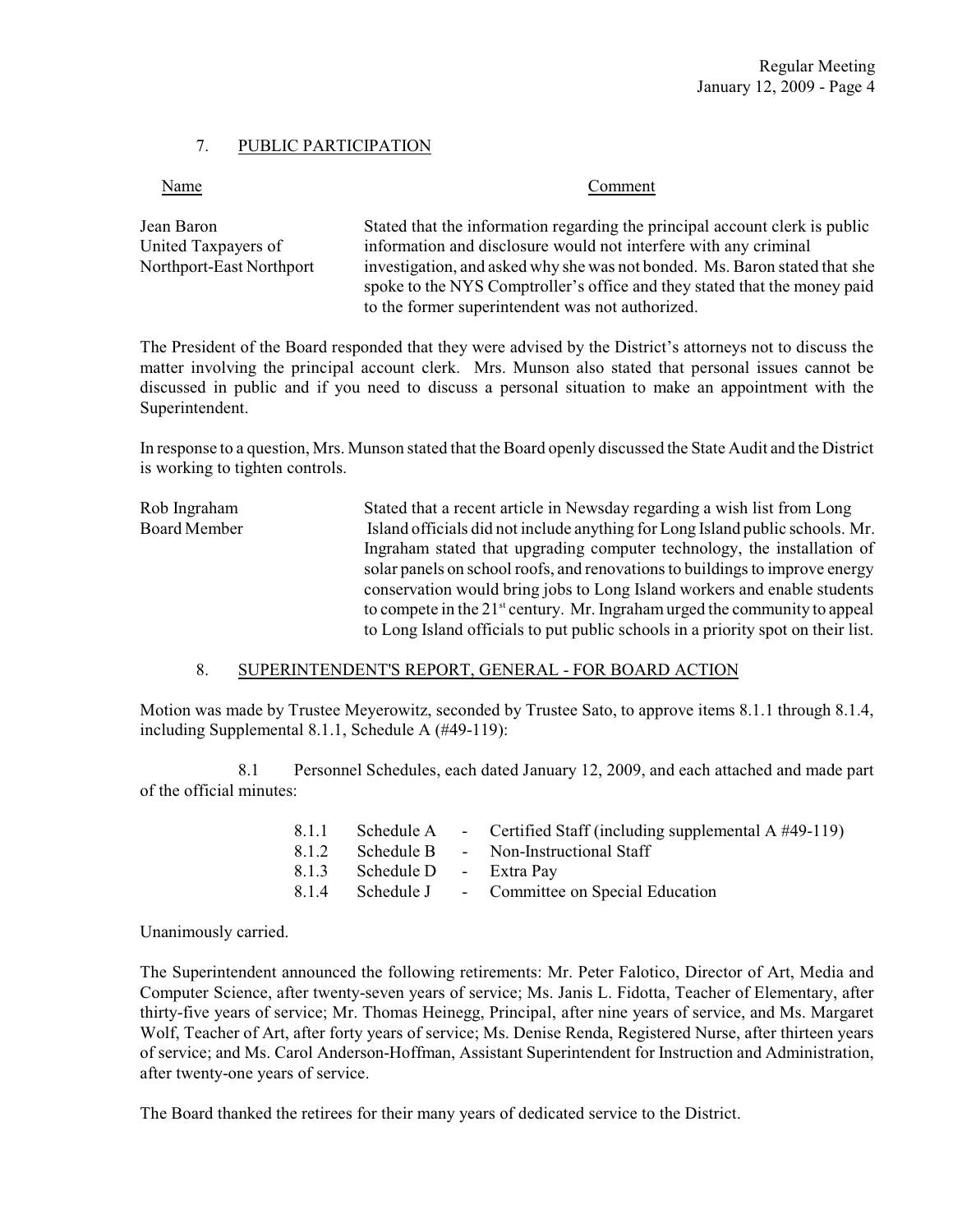Motion was made by Trustee Meyerowitz, seconded by Trustee Sato, to approve item 8.1.5, excluding withdrawn item #5:

8.1.5 Schedule L - PDA UTN

Unanimously carried.

Motion was made by Trustee Meyerowitz, seconded by Trustee Sato, to approve all items under 8.2 through 9.8:

- 8.2 Budget Vote & Election of Trustees, 2009
	- 8.2.1 Adopting the 2009-2010 Schedule of Voting Details
	- 8.2.2 Appointing the following members to the Board of Registry to serve for thirty days following the Annual Vote and election on May 19, 2009:

| Fifth Avenue                                                         | - Lillian Buergers, Clara Pryor   |
|----------------------------------------------------------------------|-----------------------------------|
| Dickinson Avenue                                                     | - Maritza Dornheim, Gloria Sarser |
| William J. Brosnan (Laurel Avenue) - James Mahoney, Pearl Gostkowski |                                   |

- 8.3 Receiving for a second reading and adopting the following policy:
	- 8.3.1 Policy #9510.3, *"Conditions of Employment for Non-Instructional Confidential Clerical Employees"*
- 8.4 Receiving for a first reading the following textbook:

| 8.4.1 | Pre-Algebra             | Pre-Algebra 7 |
|-------|-------------------------|---------------|
|       | Ron Larson, etal.       | Grade 7       |
|       | McDougall-Littell, 2008 |               |

### 9. SUPERINTENDENT'S REPORT, FINANCIAL - FOR BOARD ACTION

9.1 Taking specified action on the following BIDS:

### EDUCATIONAL

9.1.1 Award - Engineering & Biomedical Supplies and Equipment

### BUILDINGS AND GROUNDS

- 9.1.2 Award Hardware and Automotive Parts and Service
- 9.2 Approving the following change order:
	- 9.2.1 Change Order No. 001, Laurel Avenue School, SED No. 58-04-04-03-0- 006-018, decrease in the amount of \$7,033.00.
- 9.3 Approving the attached 2008-2009 Special Education Services Contract between Northport-East Northport Union Free School District and Oyster Bay East Norwich Central School District.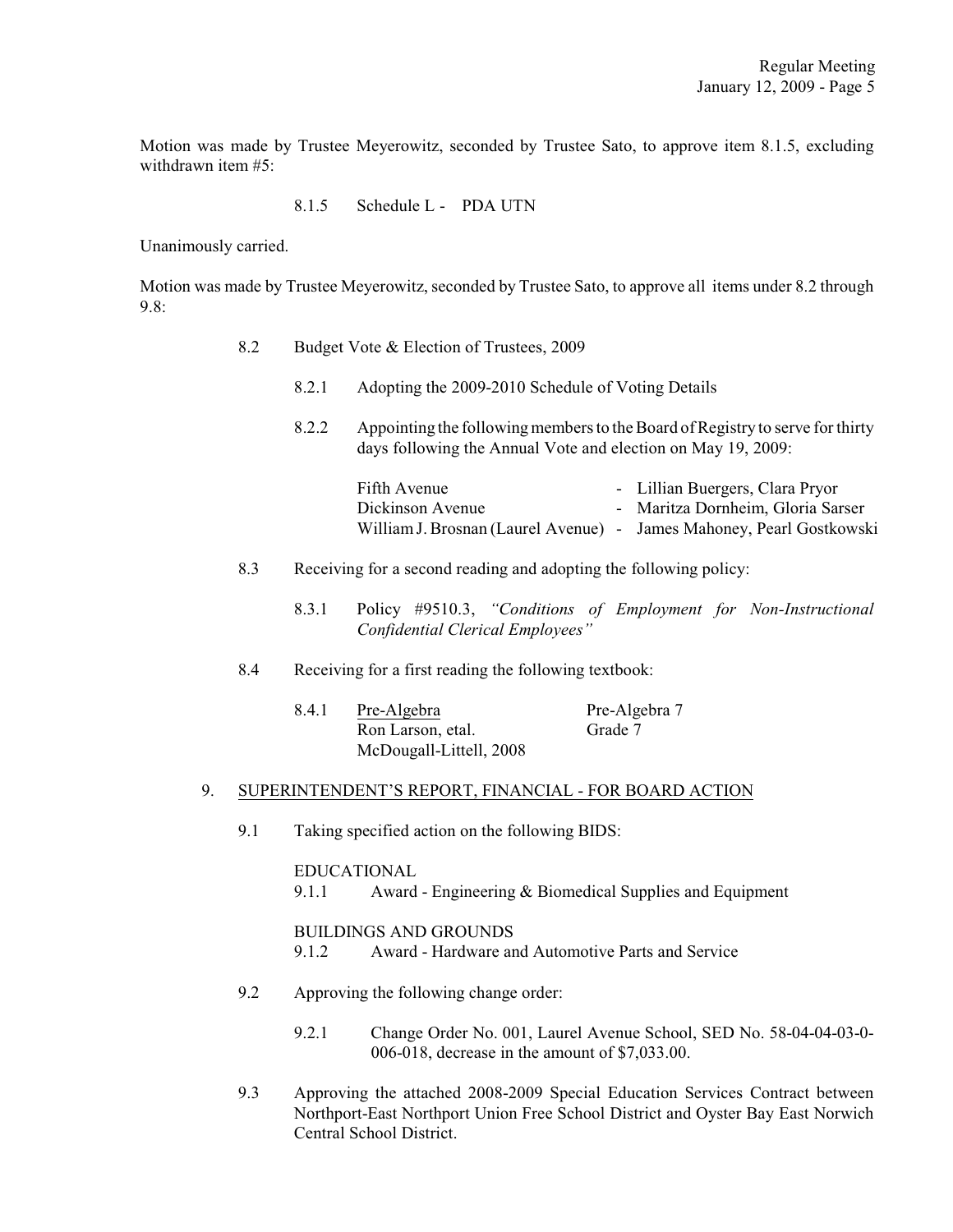- 9.4 Approving the attached 2008-2009 Special Education Services Contract between Northport-East Northport Union Free School District and Brentwood Union Free School District.
- 9.5 Approving the attached Special Education Services Contract between Northport-East Northport Union Free School District and Developmental Disabilities Institute.
- 9.6 Receiving the following donation to the District:
	- 9.6.1 A Compaq computer to the East Northport Middle School from the Donnelly Family, value estimated to be \$125.
- 9.7 Approving transfer of general fund appropriations in the 2008-2009 budget.
- 9.8 Authorizing the administration to apply for the following grants:
	- 9.8.1 \$250 Macy's grant to be used by Fifth Avenue Elementary School to purchase books for grade level book carts, therefore providing support to the District's initiative of Reading Workshop.
	- 9.8.2 \$2,500 NSTA Toyota Tapestry mini grant to be used to encourage students at East Northport Middle School to steward Crabmeadow Beach, a local saltwater estuary. Students will collect data and share their findings with other students at the annual Open Space Stewardship Program meeting in June 2009.

Vote on Trustee Meyerowitz's motion to approve all items under 8.2 through 9.8, was unanimously carried.

### 10. SUPERINTENDENT'S REPORT - FOR INFORMATION ONLY

- 10.1 Student Activity Account Reports for November, 2008 from:
	- 10.1.1 Northport High School
	- 10.1.2 East Northport Middle School
	- 10.1.3 Northport Middle School
- 10.2 Schedule H Use of Facilities
- 10.3 Schedule I Home Instruction
- 10.4 Investment Report for October, 2008
- 10.5 Monthly Revenue & Budget Status Report as of October, 2008

### 11. UNFINISHED BUSINESS

12. NEW BUSINESS

Trustee Wills inquired if the District could get relief from the unfunded transportation mandate of having to allow seating for a certain number of potential students.

Mr. Larry Blake, Interim Assistant Superintendent for Business, stated that the transportation director, Mr. Phil Schlener, noted that the District's runs are being utilized and not running with only five students on a bus.